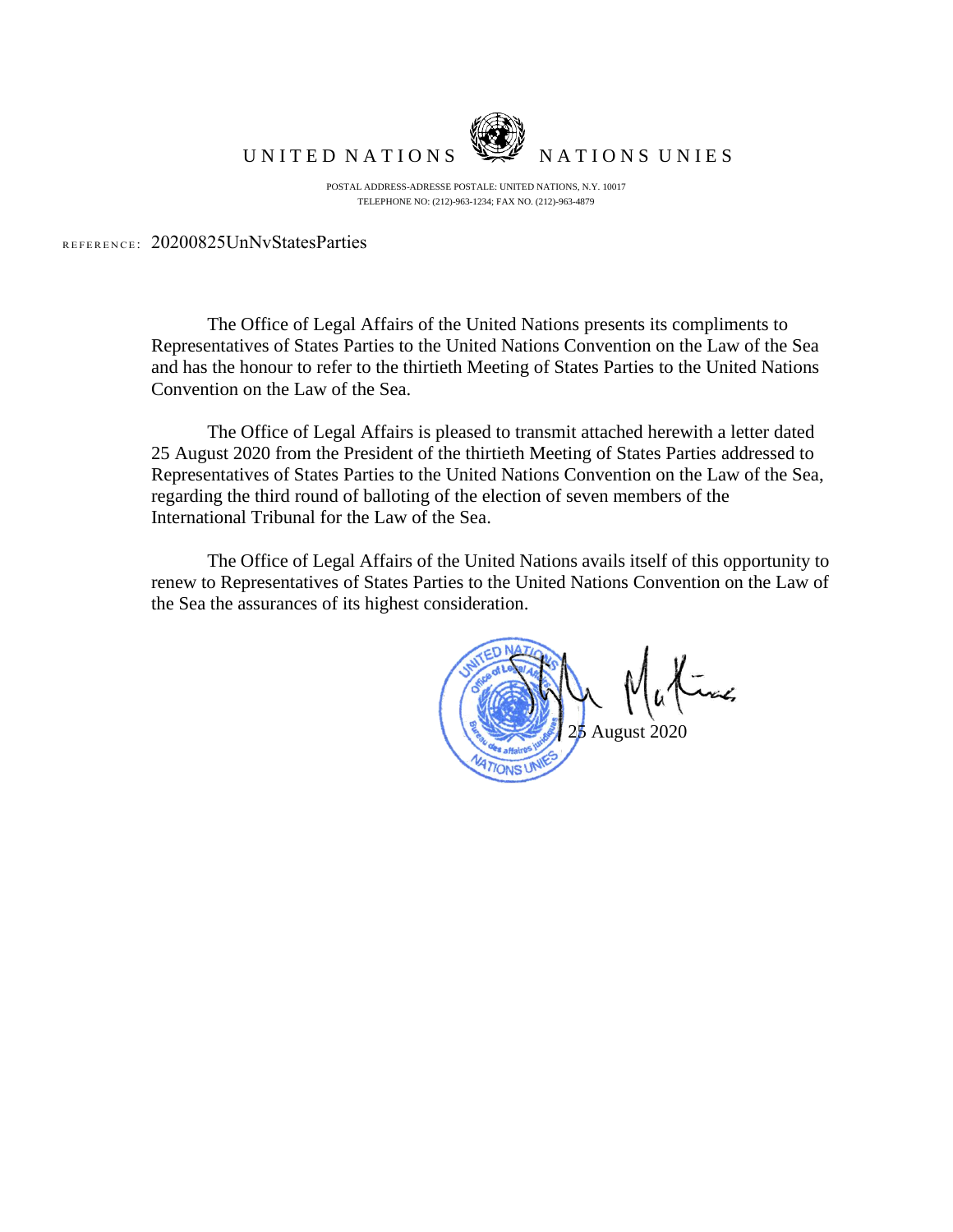

UNITED NATIONS WE NATIONS UNIES

POSTAL ADDRESS-ADRESSE POSTALE: UNITED NATIONS, N.Y. 10017 TELEPHONE NO: (212)-963-1234; FAX NO. (212)-963-4879

REFERENCE: 20200825UnNvÉtatsParties

Le Bureau des affaires juridiques de l'Organisation des Nations Unies présente ses compliments aux représentantes et représentants des États parties à la Convention des Nations Unies sur le droit de la mer et a l'honneur de se référer à la trentième Réunion des États parties à la Convention.

Le Bureau des affaires juridiques a le plaisir de transmettre ci-joint une lettre datée du 25 août 2020, qui est adressée aux représentantes et représentants des États parties à la Convention des Nations Unies sur le droit de la mer par le Président de la trentième Réunion des États parties, concernant le troisième tour de scrutin de l'élection de sept membres du Tribunal international du droit de la mer.

Le Bureau des affaires juridiques saisit cette occasion pour renouveler aux représentantes et représentants des États parties à la Convention des Nations Unies sur le droit de la mer les assurances de sa très haute considération.

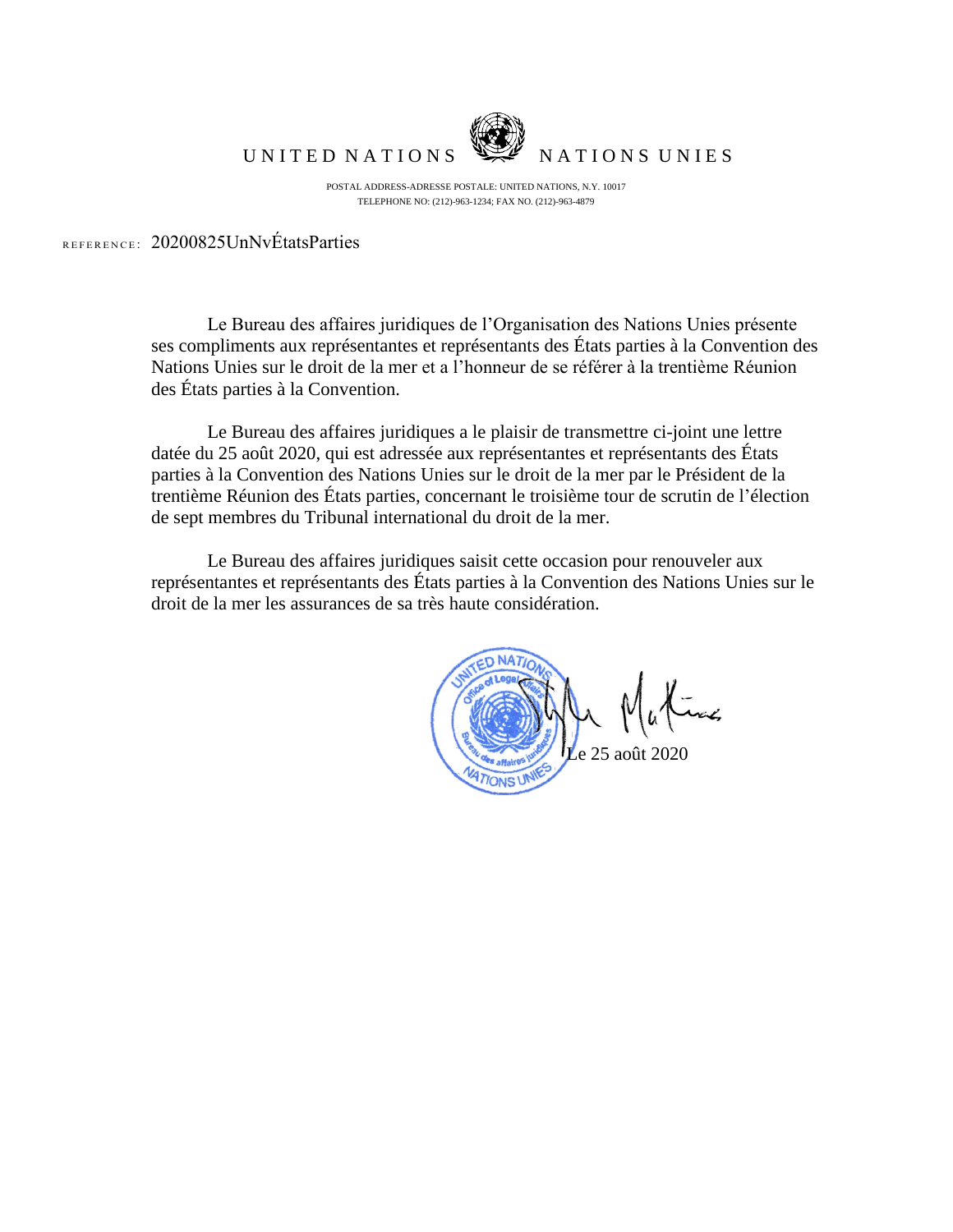

PERMANENT REPRESENTATIVE OF THE REPUBLIC OF SINGAPORE UNITED NATIONS NEW YORK

25 August 2020

Excellencies,

I refer to my letters dated 21, 24 and 25 August 2020, and the decision on the conduct of the election of seven members of the International Tribunal for the Law of the Sea adopted at the plenary meeting of the thirtieth Meeting of States Parties to the United Nations Convention on the Law of the Sea, held on 24 August 2020.

As indicated in my letter earlier today, the result of the vote conducted on Tuesday, 25 August 2020, for the remaining seat on the International Tribunal for the Law of the Sea, was that no candidate obtained the required majority of votes. Accordingly, the third round of balloting (second restricted ballot), which would be for one seat allocated to the Group of Latin American and Caribbean States, will be held tomorrow, Wednesday, 26 August 2020, from 10.00 a.m., in the General Assembly Hall.

Regarding the third round of balloting, please find attached Note Verbale No. 115 dated 25 August 2020 from the Permanent Mission of Brazil to the United Nations noting that the Government of Brazil has decided to withdraw the candidature of Mr. Rodrigo Fernandes More to the International Tribunal for the Law of the Sea, for the term 2020-2029.

As a consequence, Ms. Kathy-Ann Brown (Jamaica) is the only candidate standing for the seat allocated to the Group of Latin American and Caribbean States for the restricted ballot and only her name will appear on the ballot tomorrow.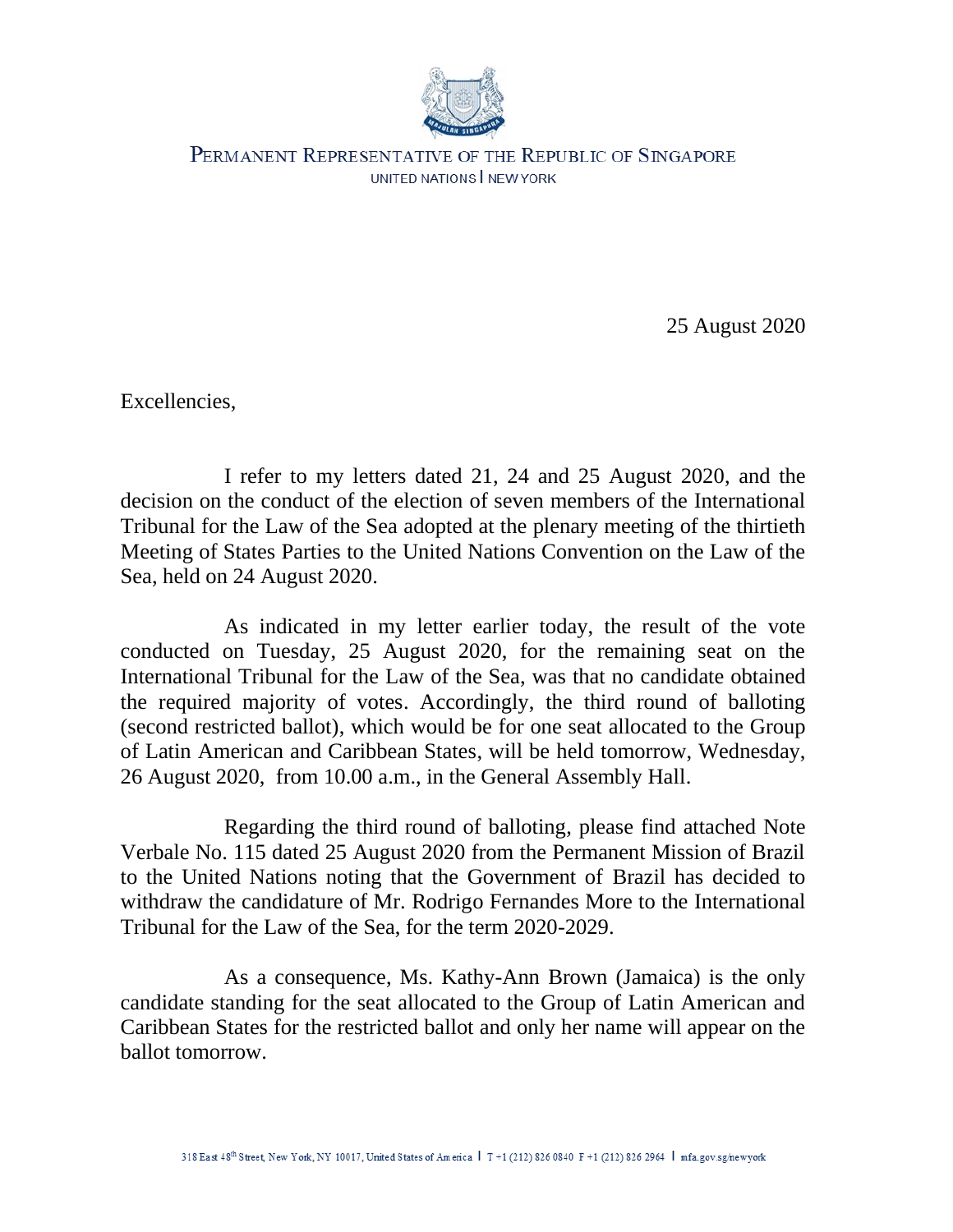Delegations are reminded that article 4, paragraph 4, of the Statute of the International Tribunal for the Law of the Sea (Annex VI to the United Nations Convention on the Law of the Sea) states that two-thirds of the States Parties shall constitute a quorum at the meeting, and that persons elected to the Tribunal must obtain a two-thirds majority of the States Parties present and voting, provided that such majority includes a majority of the States Parties. Accordingly, your participation in the third round of balloting to be held tomorrow, Wednesday, 26 August 2020, at 10.00 a.m. is critical and strongly encouraged.

Information on the conduct of the election was enclosed in my earlier letter dated 25 August 2020.

Please accept, Excellencies, the assurances of my highest consideration.

**H.E. Burhan Gafoor** President of the thirtieth Meeting of States Parties to the United Nations Convention on the Law of the Sea

Representatives of States Parties to the United Nations Convention on the Law of the Sea